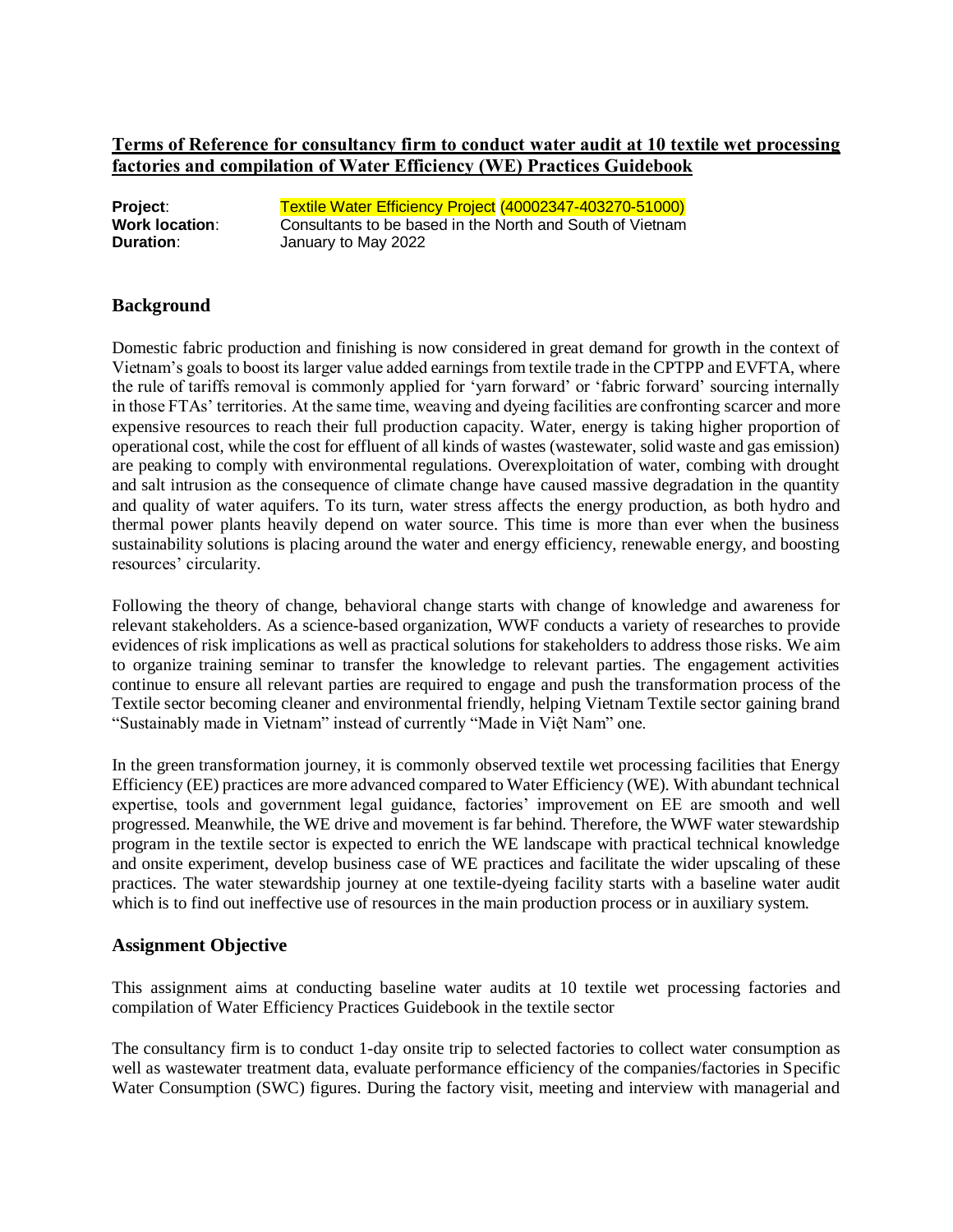technical staff are to explore common measures that textile enterprises have taken to improve water efficiency and reduction in factory production and machinery systems.

For the WE practice guidebook, the consultant team is to gather the inventory report from the industry expert consultant hired by WWF, combining with information and data collected during 10 factory water audits as well as the team's available resources. The team is responsible for producing the guidebook, making it ready for design and publication

### **Assignment tasks**

Specific tasks include:

- Take field study to each of 10 selected factories to conduct water and energy audit in order to collect water consumption as well as wastewater treatment data, evaluate performance efficiency of the companies/factories in SWC figures. The field study also conducts the inspection of key equipment and processes of companies to understand common measures already taken to improve water efficiency and accordingly identify potential water efficiency as well as wastewater treatment technologies and options;
- Compile and deliver audit report for each textile wet processing factories and suggest recommendations for water sustainability improvement.
- Gather technical and financial information of WE solutions applied by audited and other factories, then to collaborate and receive feedbacks to the industry expert consultant hired by WWF to compile and finalize the WE Solutions Guidebook
- Present and facilitate the guidebook consultation meetings for targeted factory group in order to verify collected water efficiency data and get their feedback on the Guidebook contents in relevance to specific cases applied at individual factory. The consultant is then in charge of revising, structuring and finalizing the Guidebook, making it ready for design and publication
- Present the Guidebook at two training seminars will be organized at the sectorial level to disseminate the Guidebook to textile manufacturers

## **Deliverables**

The consultancy firm will provide deliverables and respective timelines as below:

- Deliverable 1: 10 individual water audit report, including analysis of SWC data Ten (10) water report to collect water consumption as well as wastewater treatment data, evaluate performance efficiency of the companies/factories in SWC figures, and recommend potential water efficiency as well as wastewater treatment technologies and options; report submitted in either English or Vietnamese language, upon individual factory's preferred language
- Deliverable 2: 01 outline of Water Efficiency Practice Guidebook The outline is submitted for feedback and agreement on the Guidebook structure and presentation of contents; outline submitted in Vietnamese language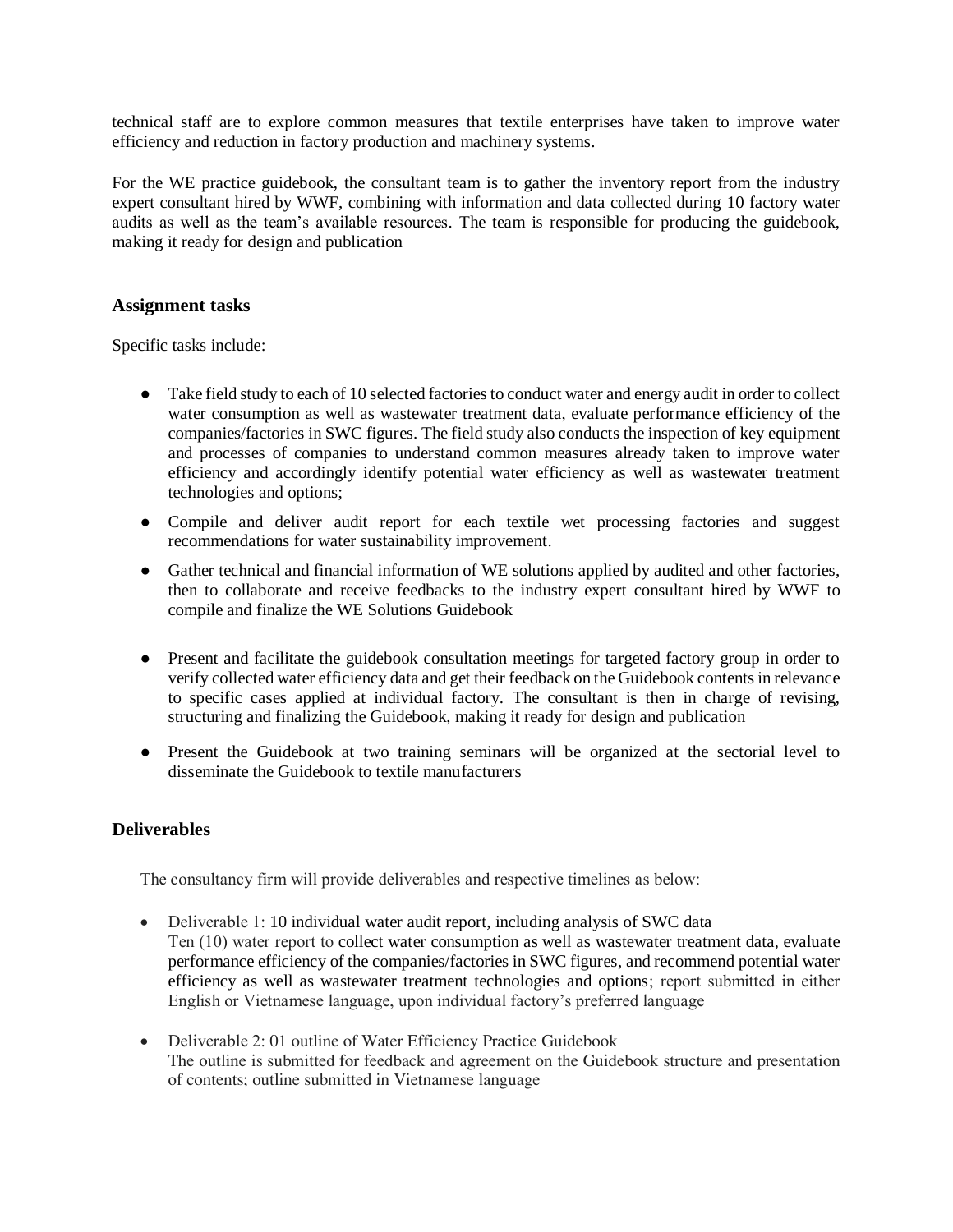- Deliverable 3: 01 Water Efficiency Practice Guidebook
- One (01) Guidebook of WE Practices applied by textile factories, covering comparative assessment of these solutions' effectiveness in terms of technical, environmental and financial benefits, implications, and lessons learnt for upscaling in other factories; report submitted in Vietnamese language

#### *Deliverables Timeline*

- (a). 10 individual water audit report, including analysis of SWC data. End of April 2022
- (b). 01 outline of WE Practice Guidebook End of Mar 2022
- (c). 01 WE Practices Guidebook End of May 2022

## **Reporting line**

This consultancy will be directly managed by WWF Vietnam's textile project manager. Relevant colleagues from WWF International and regional teams will provide indirect supervision.

## **Required Profile**

## **Essential qualifications, knowledge and experts**

- Consultancy firm to have excellent knowledge and experience of working with Vietnam textile sector in general and sustainability aspect in specific;
- Very familiar with the environmental dimension of the textile sector (i.e. water, energy, chemical and waste and wastewater management);
- Sound working skill to consolidate technical and financial data relating to resource efficiency practices
- Excellent experience in working with relevant departments at the ministerial and municipal level on environmental and water resource management in order to access to the secondary data on the water/energy use of enterprises;
- Good working experience at enterprise level, especially textile and garment enterprise;
- Experience working with research, primary and secondary data collection and other relevant professionals;
- Knowledge of pollution parameters and level of impacts
- Writing proficiency in English and Vietnamese languages.

## **Proposal format**

- 1. Proposal Cover Letter signed by a person authorised to sign on behalf of the Offeror;
- 2. CV & Summary of relevant experience and projects;
- 3. Technical Approach/Proposal for completing the deliverables;
- 4. Work plan
- 5. Financial proposal

## **How to apply**